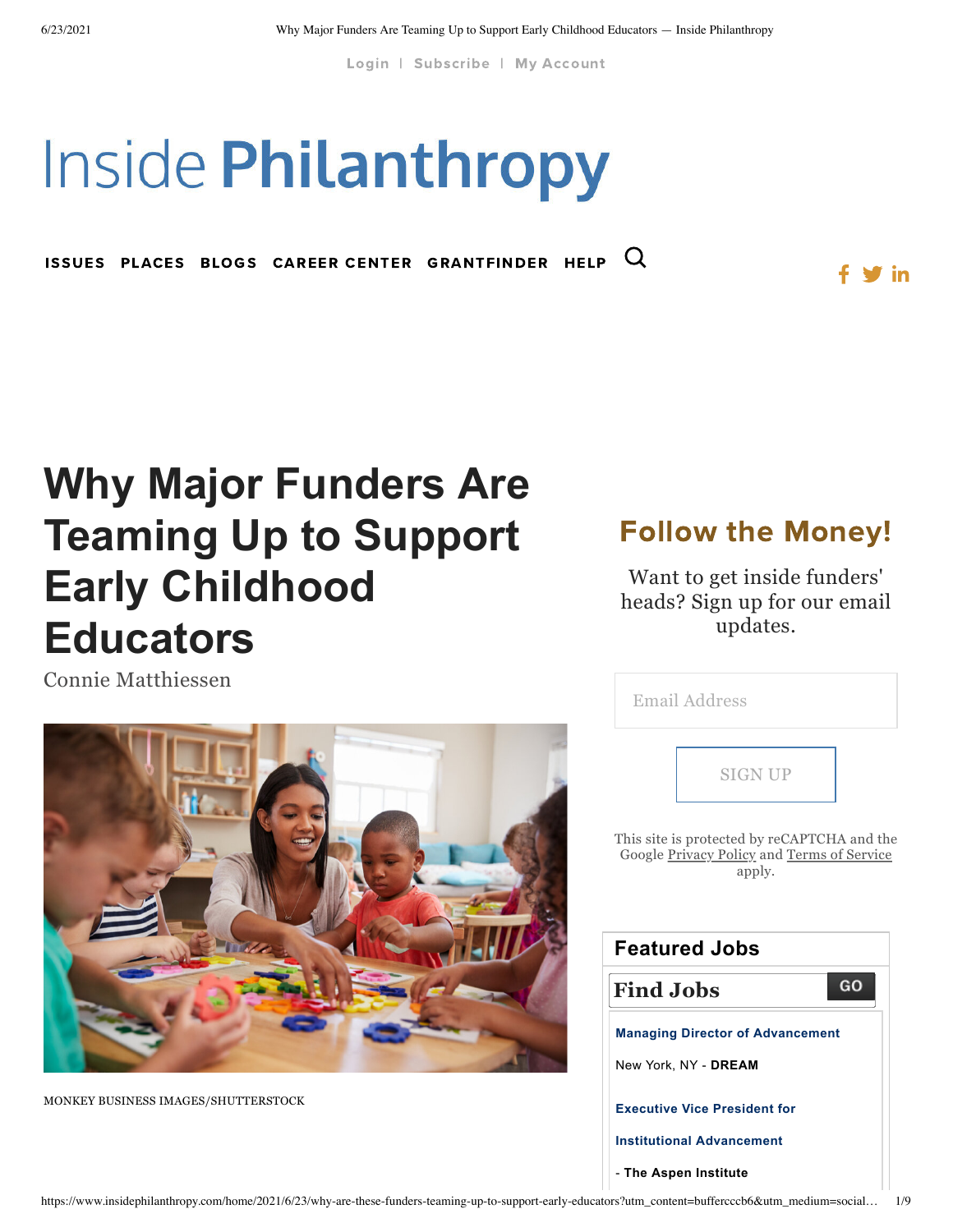Evidence of the benefits of quality early childhood education keeps piling up, including downstream benefits that would more than cover the cost of the investment. It's now so compelling that one wonders why we don't just make early education universally available and be done with it.

Of course, we all know why. Complex policy changes seldom happen quickly or neatly, and there are many hurdles—from the economic and political to the logistical and practical—that make a rapid reform of that scope unlikely. But we may be getting closer, and several private funders are among the players trying to make it happen.

Support for early childhood education (ECE) has been growing steadily in recent years and gained momentum during the pandemic, when it became starkly clear that access to quality child care is an essential resource and one that is not fairly distributed. This growing consensus is also reflected in the agenda of the Biden administration, which made childcare a major element of its [comprehensive](https://www.insidephilanthropy.com/home/2021/5/11/funders-fighting-child-poverty-see-bidens-plans-as-a-victory-and-potential-game-changer) recovery initiatives, as IP previously explored.

The latest big push from philanthropists comes in the form of a coalition focusing on one of the thorniest aspects of early childhood education: how to create an educator workforce that is diverse, professionally trained and mentored, and fairly paid. Eight funders already working in the early education space teamed up to create the Early Educator Investment [Collaborative.](https://earlyedcollaborative.org/) Partners include familiar names like the Bill & Melinda Gates Foundation, the Buffett Early Childhood Fund, the Ballmer Group, the David &

**[Post](https://jobs.insidephilanthropy.com/employer/post/?site_id=22041) a Job [More](https://jobs.insidephilanthropy.com/jobs/?site_id=22041) jobs Powered by [Development](https://jobs.insidephilanthropy.com/job/development-director/57250846/22041/) Director** New Orleans, LA - **Liberty's Kitchen Senior Director of [Development](https://jobs.insidephilanthropy.com/job/senior-director-of-development/57041259/22041/)** NA - **Chiefs for Change Vice President of [Development/Fundraising](https://jobs.insidephilanthropy.com/job/vice-president-of-developmentfundraising/56349537/22041/)** Chicago, IL - **Black Ensemble Theater**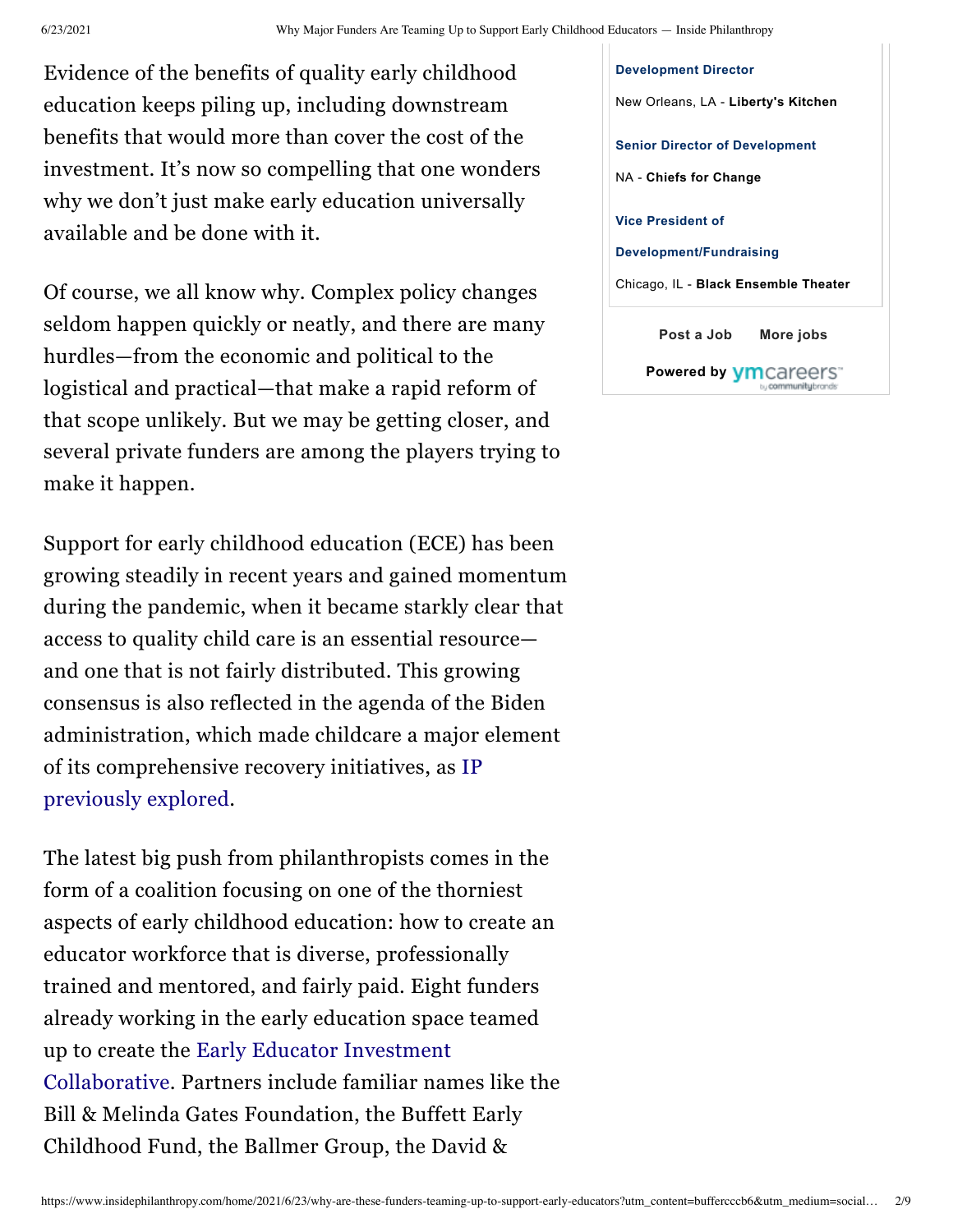Lucile Packard Foundation, and the Heising-Simons Foundation (see entire list of [partners](https://earlyedcollaborative.org/who-we-are/) here).

The collaborative recently [unveiled](https://earlyedcollaborative.org/what-we-do/grants/innovation-grant-opportunity/) \$10.4 million in grants to support early educator programs working to transform access, training and compensation.

#### **Insufficient education, unjust compensation**

Quality education in the earliest years has been shown to produce countless downstream [benefits](https://www.nea.org/student-success/smart-just-policies/funding-public-schools/early-childhood-education), from bolstering school readiness and improving high school graduation rates to boosting wages once graduates join the workforce. Economist James Heckman's [research](https://heckmanequation.org/www/assets/2017/01/F_Heckman_CBAOnePager_120516.pdf) demonstrates that ECE disrupts the cycle of poverty and strengthens families. Beyond the human benefits, he calculates that early education has a 13% return on investment—making it economically practical, too.

Yet as a country, we continue to treat early childhood education as an option for those who can afford it, versus an essential resource that benefits everyone. As a result, early childhood educators continue to face inconsistent education requirements, spotty professional training, and low wages.

According to a [comprehensive](https://www.nap.edu/catalog/19401/transforming-the-workforce-for-children-birth-through-age-8-a) 2015 report by the Institute of Medicine and National Research Council: "Despite their shared objective of nurturing and securing the future success of young children, these [early childhood educators] are not acknowledged as a cohesive workforce, unified by their shared contributions and the common knowledge base and competencies needed to do their jobs well. They work in disparate systems, and the expectations and requirements for their preparation and credentials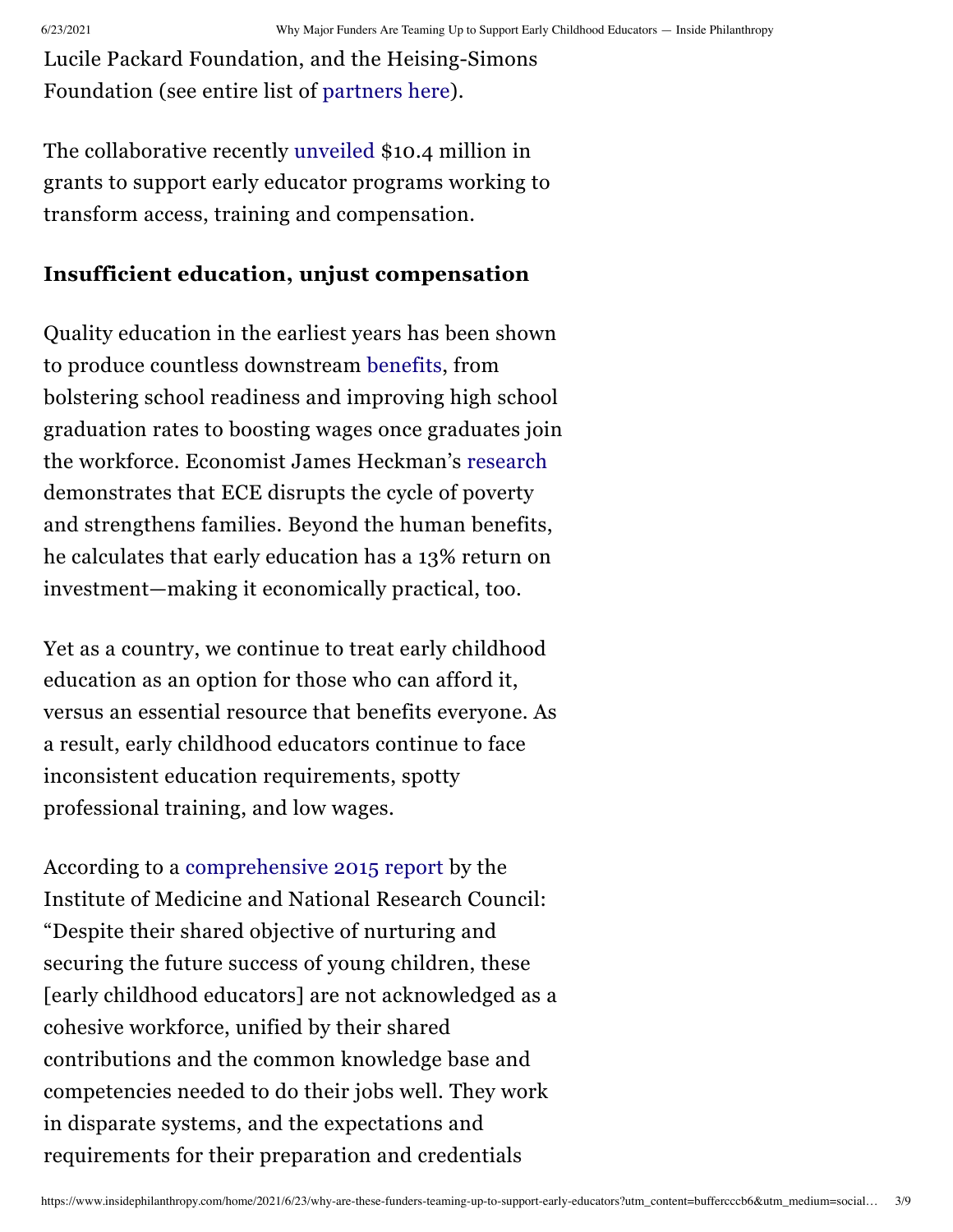have not kept pace with what the science of child development and early learning indicates children need."

That report helped spur the formation of the Early Educator Investment Collaborative, according to Rebecca Gomez, program officer at Heising-Simons Foundation and co-chair of the collaborative. Heising-Simons is the philanthropy of investor Mark Heising and Liz Simons, a former teacher who is an heir to billionaire investor Jim Simons. One of the foundation's core programs funds early childhood [education.](https://www.insidephilanthropy.com/fundraising-early-childhood/buffett-early-childhood-fund-grants-for-early-childhood-educ.html) Other key partners include the Buffett Early Childhood Fund, created by Susan Buffett, billionaire Warren Buffett's daughter. The [Ballmer](https://www.insidephilanthropy.com/grants-b/ballmer-group) Group promotes economic mobility for children and families, a priority for Steve Ballmer and his wife, Connie. The Stranahan [Foundation](https://www.insidephilanthropy.com/grants-for-k-12-education/stranahan-foundation-grants-for-k-12-education.html) isn't a household name like many other collaborative members, but it's a committed supporter of ECE, as IP has [reported,](https://www.insidephilanthropy.com/home/2018/3/28/this-early-childhood-education-collaborative-has-some-big-backers) along with a variety of other causes, including K-12 education, mental health, and the arts.

"As funders, we came to the realization that we needed durable policy change, and that impacting revenue and finance issues over time was not something any one foundation could do," Gomez said. "We realized we needed to make a collective investment to leverage funds and develop a broad national view on how to support the field going forward. We also thought it was important from a symbolic point of view to focus as a group on the issues impacting the ECE workforce: Compensation is unjust and education is insufficient. We wanted to show that we are united in this, we are stronger together, and we are in this for the long term."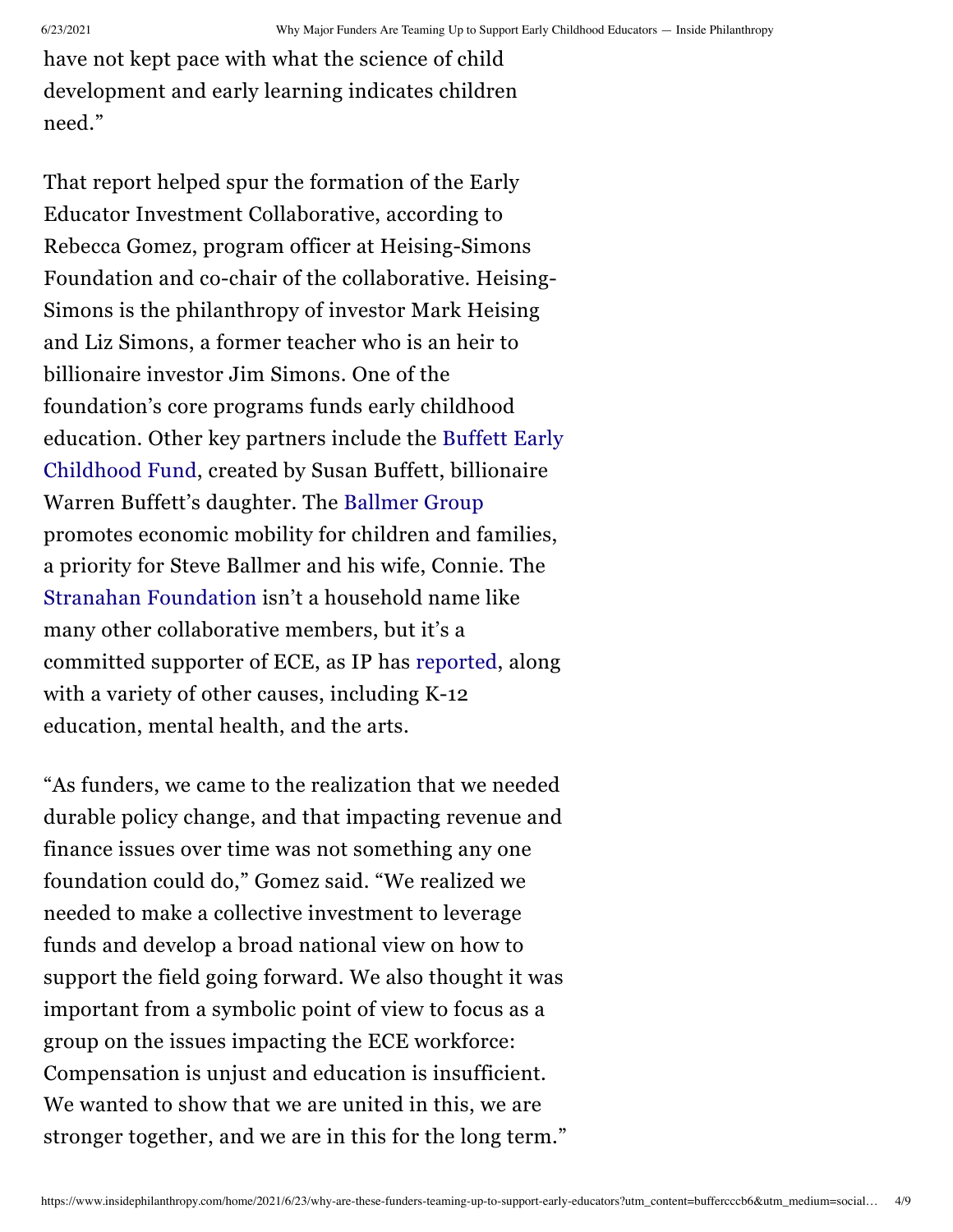#### **"We are not babysitters"**

The collaborative's first project was an [analysis](https://earlyedcollaborative.org/what-we-do/grants/research-reports/) of early educator preparation programs and requirements around the country. Then, after the pandemic hit, the group distributed [COVID-19](https://earlyedcollaborative.org/what-we-do/grants/covid19-response-grants/) response grants to mitigate the devastating impact on the ECE workforce.

The collaborative directed its [current](https://earlyedcollaborative.org/assets/2021/06/F_Innovation-Grant-Press-Release_060321v2.pdf) round of grants to innovative teacher preparation programs around the country. The six grantees include colleges and universities that are working with state or tribal nation partners to craft more accessible, diverse and effective programs to prepare early educators. The goal: "to elevate the early care and education (ECE) workforce, break down systemic barriers in higher education for early educator students of color, and promote professional compensation for a workforce frequently paid unjust wages."

One grantee, Georgia State University, will use the funding to [underwrite](https://education.gsu.edu/ecee/academicsecee/support-for-project-seed-scholars/) its newly launched Project SEED, a program for early educators already working in the field. The program will provide full tuition scholarships, stipends and mentorships for students working toward a four-year early education degree.

According to Tonia Durden, Georgia State clinical associate professor and the coordinator of the college's Birth Through Five program, many early educators want more training but can't afford to give up their paychecks or cover tuition. Project SEED is designed to overcome such barriers: Classes are held in the evenings, and scholarships and stipends minimize the cost. Project SEED participants are recruited from partner organizations, including early learning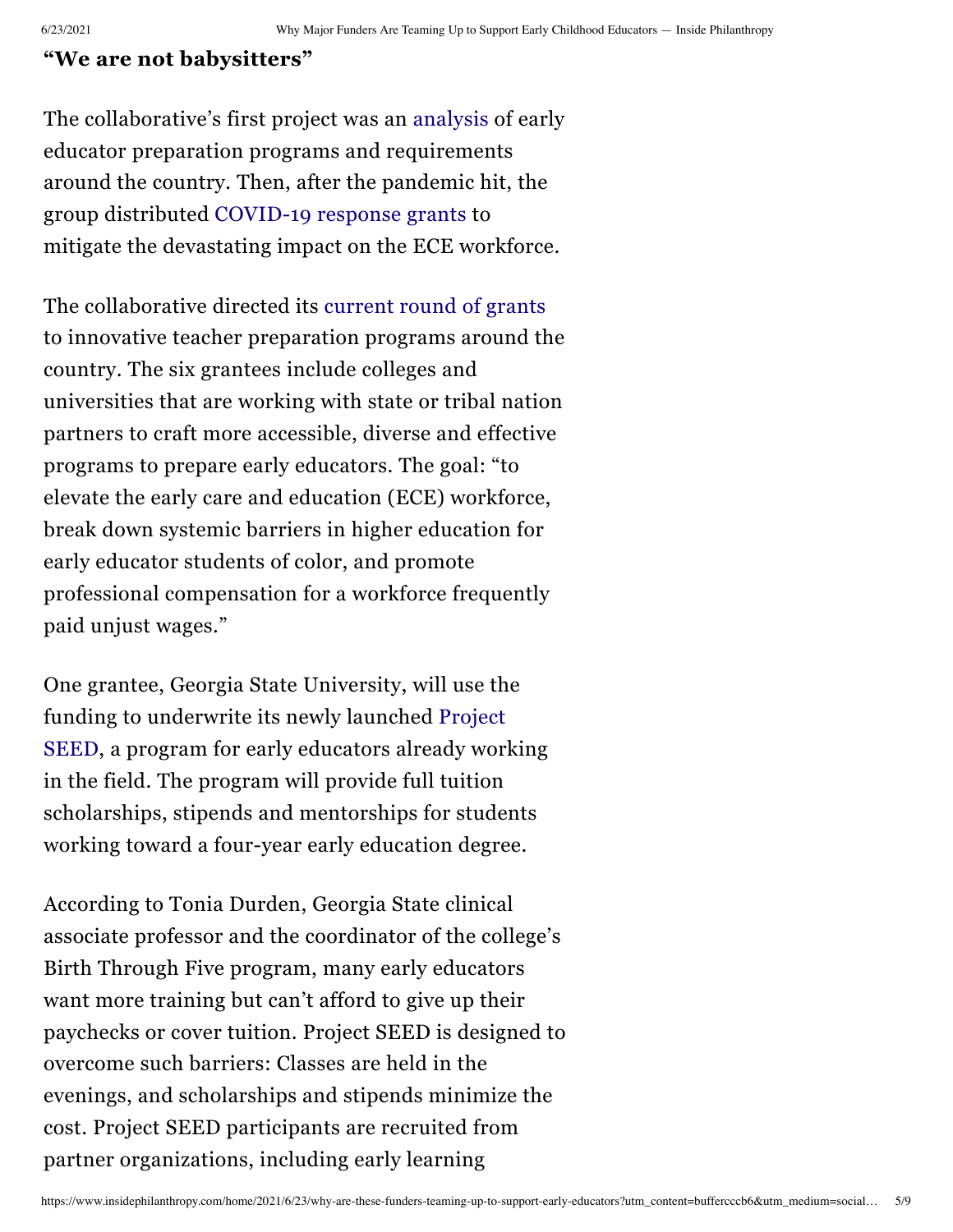programs at the Atlanta public schools and the YMCA, and the Technical College System of Georgia.

"A four-year degree is absolutely critical for early educators," said Durden, who was trained as an early educator herself. "We are not babysitters or caregivers —we are professionals. There is still a perception that early education is just childcare, even though we now know how much science and learning are required to take care of even the smallest infant. We have data that shows the gains in academic and SEL [social emotional learning] outcomes for children who have had a highquality teacher. There are important skills that every early educator needs to develop; it's not just about, 'I love children.'"

#### **Backbone of the economy**

Ola Friday, the collaborative's executive director, pointed to Project SEED's comprehensive mentorship program as one of the reasons it was selected as a grantee. GSU is also a minority-serving institution, which was another priority for the collaborative in its selection process, and the staff of GSU's Birth Through Five program is racially diverse.

"We were looking for teams of applicants that mirrored the demographics of the educators they are training and the children those educators are teaching," the collaborative's Gomez said.

Building a more diverse early educator workforce is also a Project SEED priority, and all the participants are ethnically and/or linguistically diverse. "Sixty-five percent of early educators are white," Durden said. "That does not match the student demographics,